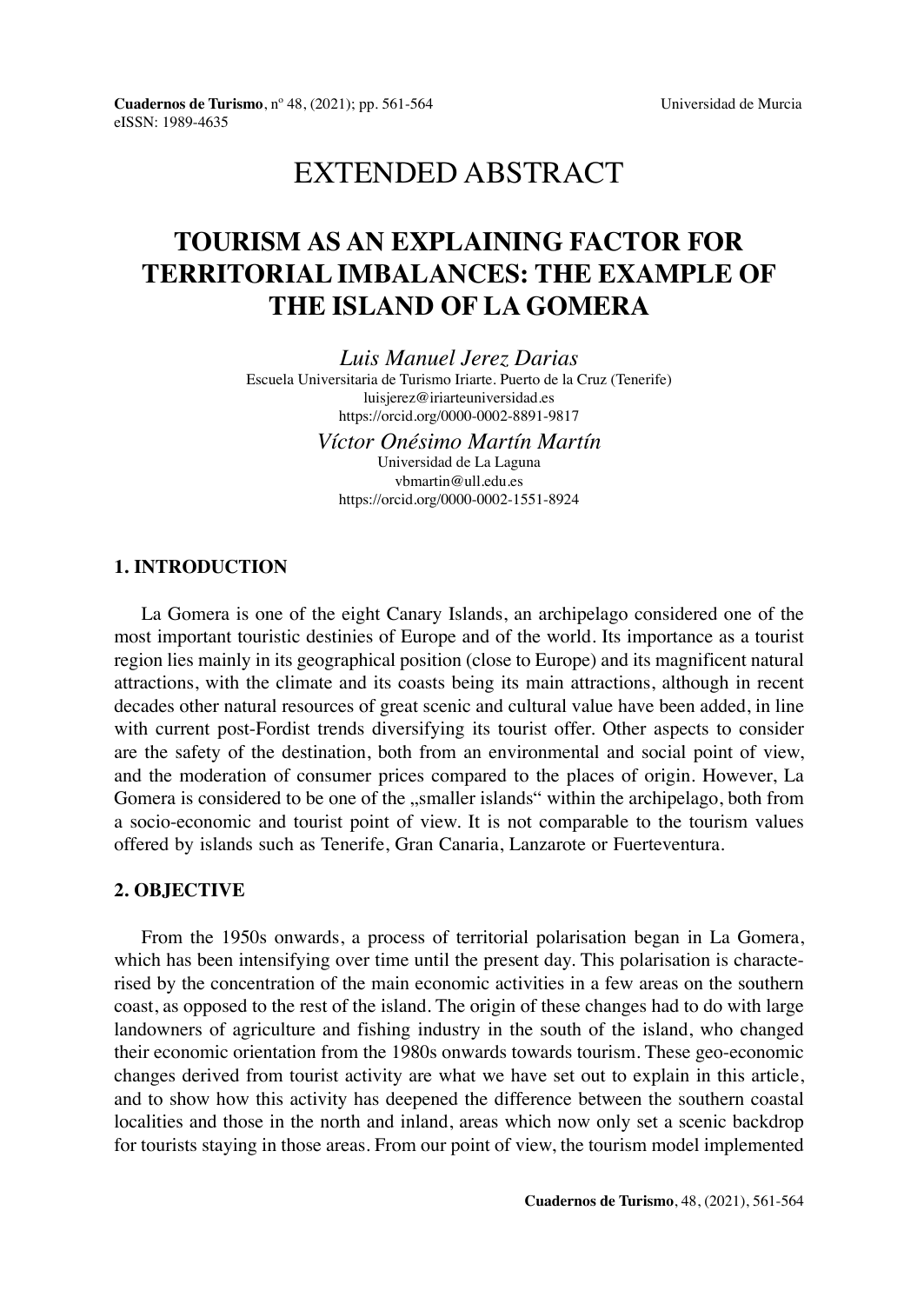in La Gomera continues to maintain an internal territorial imbalance in terms of wealth distribution, being incapable of generating the development of rural areas characterised by a state of social and economic precariousness.

### **3. METHODOLOGY**

For the development of this study we have consulted various bibliographical sources, multiple programmes and action plans applied on the island regarding tourism and action strategies in the rural environment, and field work. We consider these sources to be essential to carry out a study of these characteristics in an area such as La Gomera, an island which has been little studied and for which there is a lack of certain data necessary for a deep study. With all this information we have been able to argue the analysed process developing various statistical tables and graphs, as well as the cartographic representation of different variables.

#### **4. RESULTS**

The Canary Islands is an archipelago considered to be one of the most important tourist destinations in Europe and the world. According to the data offered by the World Tourism Organization for 2018, only 23 countries exceeded the number of visitors received by the islands (15,559,787), a small archipelagic space of only 7,447 km2 of land area. Thus, international destinations such as Vietnam (15.5 million), Indonesia (13.4), Morocco (12.3), Egypt (11.3), Ireland (10.9), Australia (9.2), Tunisia (8.3), Argentina (6.9) and Brazil (6.6), among others, received fewer tourists than the Canaries. This gives us an idea of the quantitative importance of the archipelago as a tourist destination in the international context.

La Gomera is one of the so-called "smaller islands", a description that embrace several connotations: small size (370 km2), small population (21,503 in 2019), low GDP and low GDP per capita (404 million euros and 18,785 euros respectively), etc. And from a tourism point of view, it cannot be compared to the values offered by tourism on islands such as Tenerife, Gran Canaria, Lanzarote or Fuerteventura. It is divided into six municipalities, those in the north: Agulo, Hermigua and Vallehermoso, and those in the south: Valle Gran Rey, Alajeró and San Sebastián, where the capital is located. It is in these last three municipalities, where the most of the population and economic dynamics (linked to tourism) are currently concentrated, while those in the north have been economically and demographically stagnant since the 1980s, when agriculture went into crisis and tertiary sector activities and construction emerged.

La Gomera's tourism model, although based on the traditional "sun and beach" concept, differs in some respects from that of the so-called "tourist islands" of Tenerife, Gran Canaria, Fuerteventura and Lanzarote. These islands are characterised by overcrowding, while La Gomera, La Palma and El Hierro have much less tourist pressure.

The beginnings of tourism in La Gomera can be dated back to the late 60s and early 70s of the 20th century. The main destinations were San Sebastián and Valle Gran Rey, and somewhat later the southern town of Playa de Santiago was added. It is in these three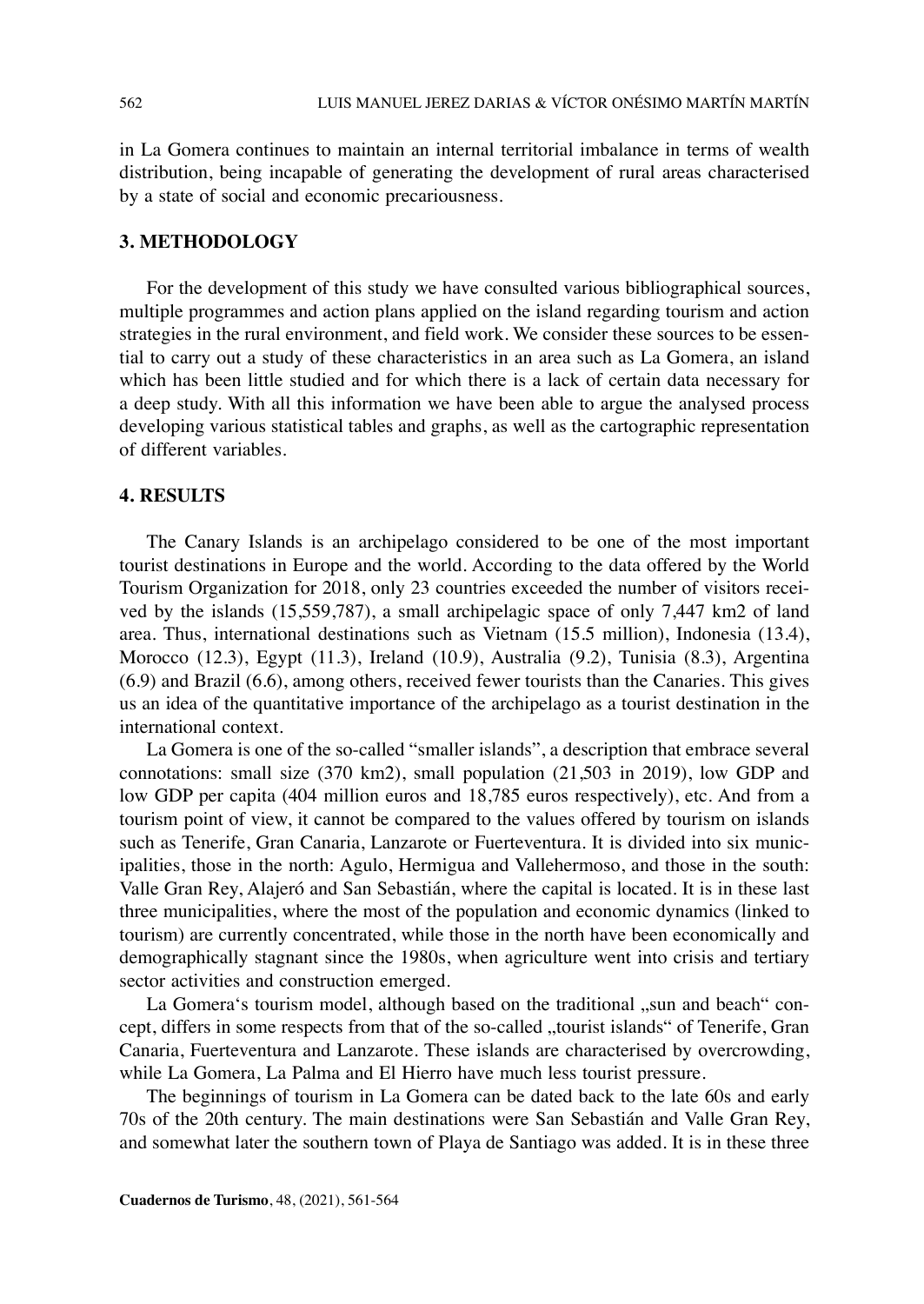areas where almost all the island's tourist activity is still concentrated, based on the ..sun and beach" model. They constitute more than 90% of the island's tourist accommodation, in contrast to the northern valleys and inland areas, where there is only a small, scattered supply of rural tourism. This concentration of accommodation on the coast in these three southern municipalities is a clear indicator of the socio-economic polarisation which La Gomera has been suffering for several decades and which is now being reduced by promoting new forms of post-Fordist tourism (rural tourism, ecotourism, cultural tourism, sports tourism, etc.) with the aim of revitalising rural areas in crisis. And, in this sense, the landscape - both natural and humanised - is the fundamental element of the new tourist orientation. The old rural farmhouses, the formidable system of terraces (many of them abandoned and in ruins), the natural landscapes (protected or not) and the extensive network of paths (nowadays used for hiking) are part of the current offer of "what to see" or "what to visit" in La Gomera. In the absence of other types of leisure, culture, etc. that the island can offer, its landscape is the main attraction from a tourist point of view. This landscape has become a sort of territorial heritage in which the natural elements are inseparable from the anthropic ones, as it is impossible to understand the Gomeran territory without mentioning the profound transformation it has undergone by the island's society over the course of several centuries. A transformation that was carried out by agricultural activity and which has now almost disappeared, negatively affecting the traditional rural areas, where emigration and the ageing of the population mark the future of these places. In view of this, the local administrations are proposing to reverse this dramatic situation by focusing on tourism linked to nature and the activities carried out in rural areas. A rural environment that is now offered as a bucolic image of its productive past and to which huge amounts of public money are being allocated, not for its production, but to maintain its landscape as a tourist resource, proposing a kind of "museumisation" for the delight and enjoyment of tourists, mainly staying on the coast.

Having neglected the productive aspect of the rural environment, it is now a question into the new economic concert as a tourist consumer good, as a territorial heritage reduced to its landscape and heritage values. This is a trend that has arisen in post-industrial societies regarding the rural world and environmental values, and which has led to a functional reorientation of the rural world. This is the ideology defined by the European Union since the Cork Declaration in 1996, also included in documents such as The European Spatial Development Perspective (ESDP) and which focus on promoting the diversification of the economy in those areas in crisis, such as rural areas. However, in this case, this multifunctionality of the rural environment is disappearing in favour of tourism. Although this activity can be an essential channel for the economic diversification of these areas, in La Gomera it seems to be the only one. And the results are not improving the lives of the population.

Most of the "consumers" of these rural areas are the so-called "excursionists", i.e. a type of tourist who stay on the neigh boring island of Tenerife and who visit the island every day, returning to Tenerife in the evening. According to some studies, this type of visitor (299,141 in 2018) does not bring many benefits to the local economy, their level of spending tends to be low, an aspect that can be deduced from the limited commercial offer that exists in these areas, the only places with a certain dynamism beyond the island's